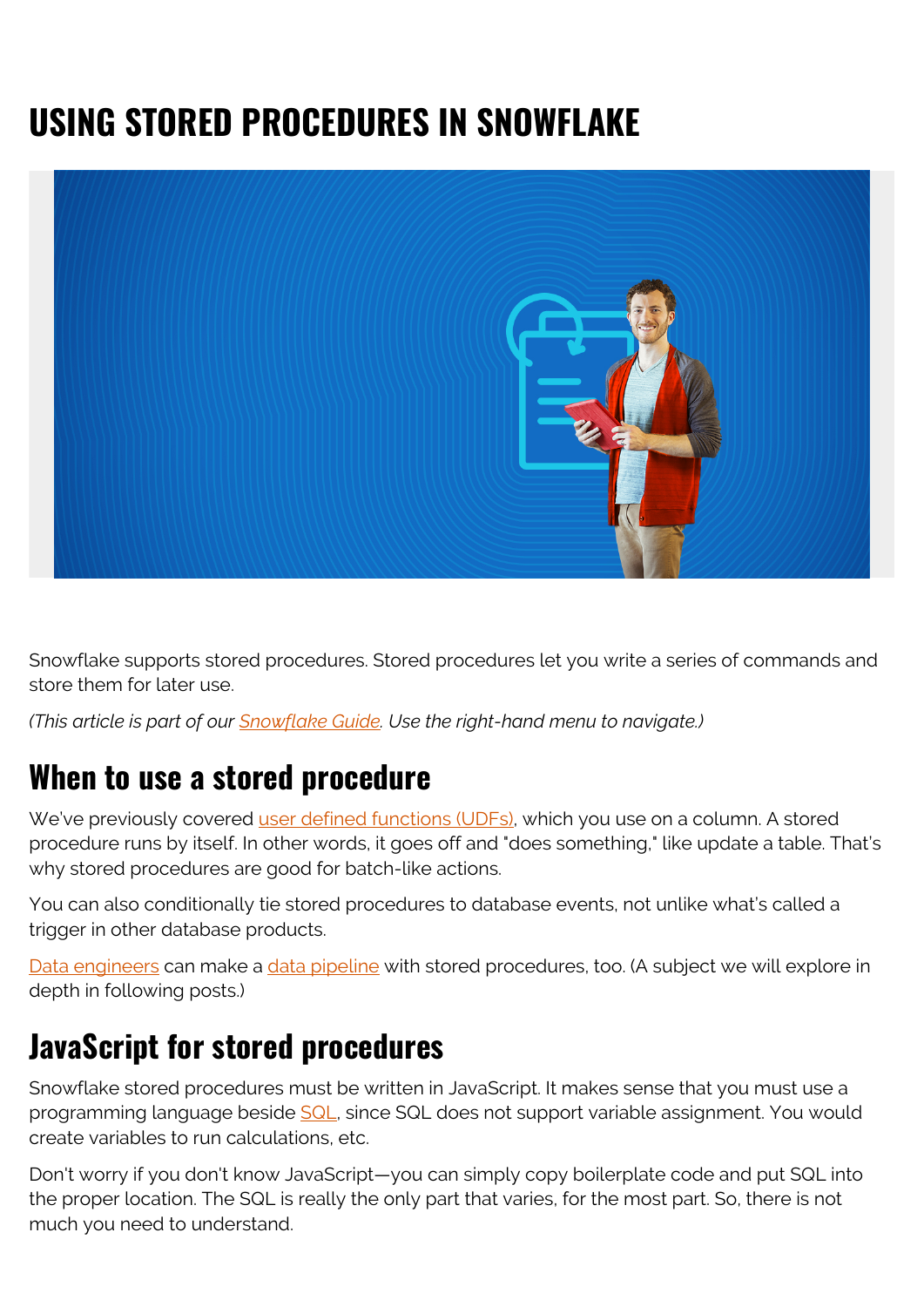Snowflake JavaScript is bare bones JavaScript. It does not let you import libraries that are external to the language. So, you can create arrays, variables, simple objects and there is error handling. But you could not, for example, use math functions form the Math library

### **Line by line tutorial: Stored procedure**

We will put one simple example here and explain each line of the code. (So, you don't need any sample data.)

Look at the function below. Note the following:

- You put parameters to the function **functionname(parameters type)**
- You call the function by writing **call functionname(parameters)**.
- The function must return some value, even if it is just doing an update. Otherwise you will get the error NULL result in a non-nullable column. This is because the worksheet editor in Snowflake needs something to display, even if it's a null (Nan) value.
- The basic procedure is to use **execute()** to run SQL code that you have stored in a string. Database programmers know that creates what is called a **resultset**. So, you need to pull the first returned value into scope by calling **next()**. There is a result set with a select statement, delete, insert, and even update—even though you would not expect those to return any values.
- If the SQL statement returns more than one row, like in a SELECT, you would use a while **(rs.next())** to loop through the results.
- For whatever reason the parameters can be lowercase but must be uppercase inside the JavaScript code. You will get an error if you try to use lowercase letters.

```
create or replace procedure setprice(ORDERNUMBER varchar(100))
```

```
 returns float
     not null
     language javascript
     as
     $$
    sql command = "update orders set price = 2 where ordernumber = " +
ORDERNUMBER ;
     var stmt = snowflake.createStatement(
\{ sqlText: sql_command
 }
         );
     var res = stmt.execute();
     res.next()
     price = res.getColumnValue(1);
     return price;
     $$
     ;
 call setprice(489)
```